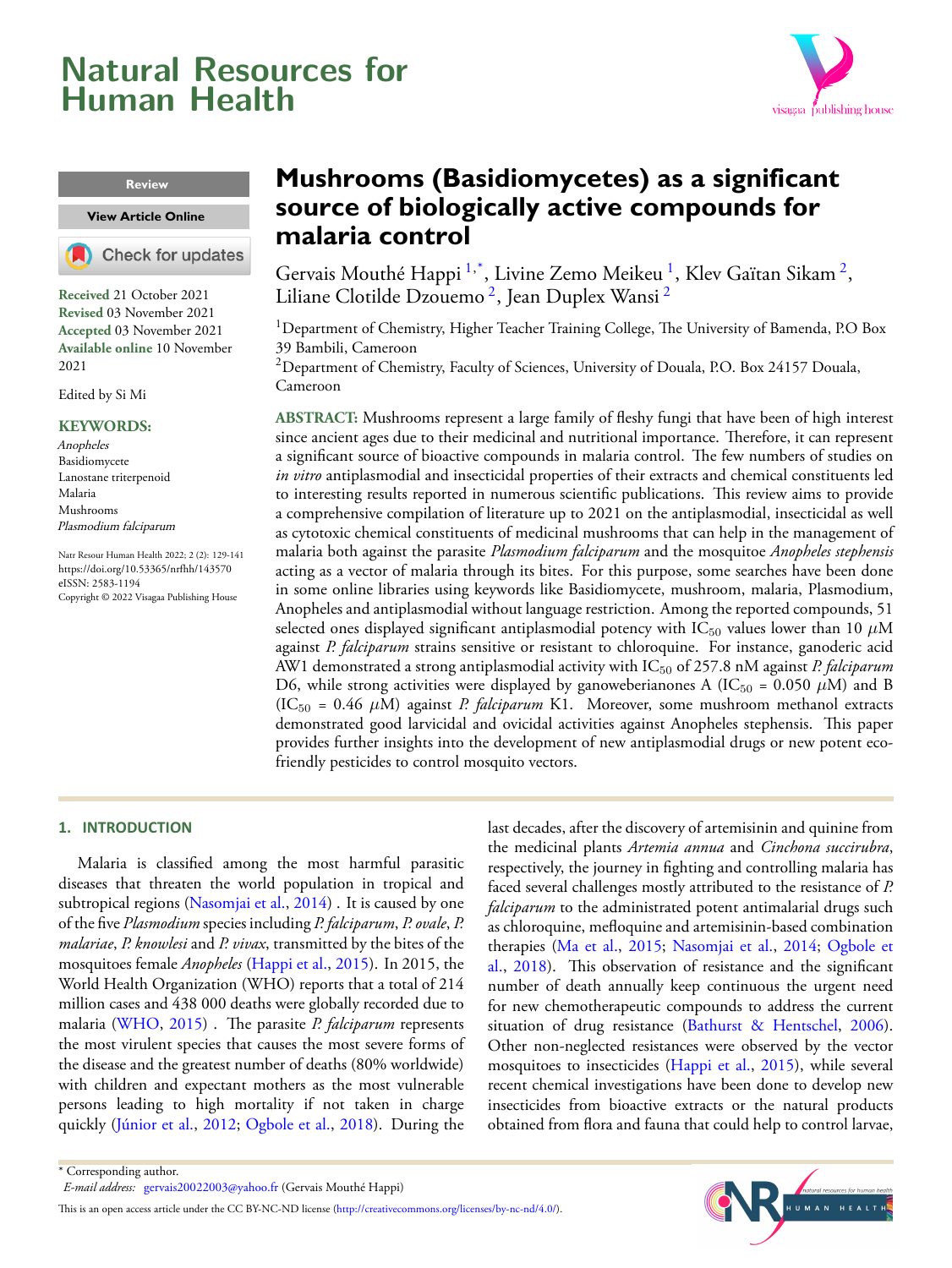adult mosquitoes and which can be effective, eco-friendly, and biodegradable([Benelli,](#page-11-2) [2015\)](#page-11-2).

For several centuries, mushrooms have been appreciated for nutritional and medicinal purposes and constitute good sources of bioactive extracts and specialized metabolites [\(Annang et](#page-11-3) [al.,](#page-11-3) [2018](#page-11-3)). It is documented that medicinal mushrooms possess more than 100 medicinal functions and among them, *Ganoderma* is a genus of bracket fungi that is widely used in Chinese herbal medicine for the treatment of several illnesses [\(Annang et al.](#page-11-3), [2018](#page-11-3)). Furthermore, mushrooms are also renowned for their uses in the food industry as dietary foods or in agriculture as pesticides, herbicides and insecticides [\(Ogbole et al.,](#page-12-3) [2018](#page-12-3)). Basidiomycetes, especially mushrooms, are a good source of diverse specialized metabolites with a large scale of biological activities including antimalarial properties [\(Isaka et al.,](#page-12-5) [2011](#page-12-5); [Lakornwong et al.,](#page-12-6) [2014](#page-12-6)). For instance, the extract of *Ganoderma lucidum* exhibited antimalarial activity([Ma et al.](#page-12-7), [2014;](#page-12-7) [Oluba et al.,](#page-12-8) [2012](#page-12-8)), and the antimalarial properties of *Cordyceps* species and *Bulgaria inquinans* have been also reported [\(Isaka et al.,](#page-12-9) [2001](#page-12-9)). Despite the relevant and interesting data reported on the antimalarial potencies of extracts and compounds of some mushrooms, to the best of our knowledge, very few works have been done on their insecticidal activities while no review article has been published on the phytochemistry and pharmacology of mushrooms concerning their contribution in fighting against malaria as a source of antiplasmodial and insecticidal agents. This review covers the documented works up to 2021.

# **2. ANTIPLASMODIAL CONSTITUENTS OF MUSHROOMS**

It is well reported that mushrooms represent an important source of bioactive secondary metabolites possessing antiplasmodial, antimicrobial, antitumoral, antioxidant or nematocidal potencies([Badalyan,](#page-11-4) [2004](#page-11-4); [Morrison et al.](#page-12-10), [2002;](#page-12-10) [Zang et al.,](#page-12-11) [2013](#page-12-11); [Zengin et al.,](#page-12-12) [2016](#page-12-12)). More specifically, *Ganoderma* is one of the most investigated and used mushroom genus in Chinese herbal medicine [\(Paterson](#page-12-13), [2006\)](#page-12-13) . Previous pharmacological investigations on the identification of antiplasmodial extracts, fractions and compounds from mushrooms led to the report of interesting results that classified some mushroom extracts as promising references in new antimalarial drugs discovery. For instance, the ethyl acetate soluble extract of *Ganoderma lucidum* revealed antiplasmodial activity with 79% inhibition at 4.9 *µ*g/ml([Adams et al.](#page-11-5), [2010](#page-11-5)), while the methanol and dichloromethane soluble extracts of *Phellinus linteus* showed activity with  $IC_{50}$  values of 3.15 and 3.08  $\mu$ g/ml, respectively, against *P. falciparum* K1 [\(Samchai et al.](#page-12-14), [2009\)](#page-12-14). In the same way, the literature survey indicated that the extracts of *H. fuscum* contain antiplasmodial compounds which support the potencies revealed by these extracts against the strains D6 and W2 of *P. falciparum* with IC<sub>50</sub> values of 6.98 and 8.33  $\mu$ g/ml, respectively [\(Ogbole et al.,](#page-12-3) [2018](#page-12-3)). Moreover, the antiplasmodial screening of the *n*-hexane extract of the fruiting bodies of *Pleurotus ostreatus* revealed that the extract inhibited *in vitro* Plasmodium parasite lactate dehydrogenase with an IC<sub>50</sub> of 25.18 *µ*g/ml but remained less active than the standard drug chloroquinediphosphate ( $IC_{50}$  = 0.016  $\mu$ g/ml) ([Afieroho et al.](#page-11-6), [2019](#page-11-6)).

Numerous chemical investigations have been conducted on different mushroom species to identify and characterize their antiplasmodial constituents present in their extracts. To date, forty-four compounds have been reported from eighteen species belonging to eleven genera (Table [1](#page-2-0)).

The great majority of reported specified metabolites are triterpenoids with various changes in their skeleton. The genus *Ganoderma* includes more than 200 species distributed throughout the world, is one of the most investigated genera among the mushrooms from which numerous (over 200) lanostane-type triterpenoids with a large scale of structural diversity and large scale of biological activities are reported in the literature([Paterson](#page-12-13), [2006\)](#page-12-13) . The literature survey shows that twenty-nine compounds with relevant antiplasmodial activity documented have been reported from eight *Ganoderma* species (Figure [1](#page-6-0) and [2](#page-7-0)).

Recently in 2020, Isaka and co-workers reported the isolation of two triterpenoids namely (24E)-3-oxo-7*α*,15*α*,26 trihydroxylanosta-8,24-diene (**1**) and (24E)-7*α*,26-dihydroxy-3-oxo-lanosta-8,24-diene (**2**) from *Ganoderma casuarinicola* with moderate antiplasmodial activity against *P. falciparum* K1 with  $IC_{50}$  values of 9.2  $\mu$ g/ml and 9.7  $\mu$ g/ml, respectively([Isaka, Chinthanom, Rachtawee, et al.,](#page-11-7) [2020](#page-11-7)). Further triterpenoids with effect detected against the parasite *P. falciparum* K1 have been reported from the HPLC-based activity profiling and subsequent isolation of the antiplasmodial compounds of *G. lucidum* by [Adams et al.](#page-11-5) ([2010](#page-11-5)). From this previous work, ganoderic aldehyde TR (**3**) was the most potent with an  $IC_{50}$  value of 6  $\mu$ M, while the chemical investigations of *Ganoderma colossus* led to the isolation of five antiplasmodial triterpenoids with moderate potency against the same strain K1 of *P. falciparum*. Briefly, the most active among them were ganocolossus in D  $(4)$  with an IC<sub>50</sub> of 1.4 *µ*g/ml, followed by ganodermalactone V (**5**), ganodermalactone T (**6**), ganocolossusin C (**7**) and ganocolossusin G (**8**) with IC<sup>50</sup> values of 3.6 *µ*g/ml, 5.0 *µ*g/ml, 5.8 *µ*g/ml and 8.2 *µ*g/ml, respectively [\(Isaka, Chinthanom, Choeyklin, et al.](#page-11-8), [2020\)](#page-11-8) .

The obtained results chemically demonstrated that the genus *Ganoderma* is close to the genus *Tomophagus* based on the similarity of isolated compounds and further supported the taxonomy of *Ganoderma colossus* as a synonym of *Tomophagus colossus* [\(Isaka, Chinthanom, Choeyklin, et al.,](#page-11-8) [2020\)](#page-11-8). Therefore, fifty compounds have been isolated from fruiting bodies *Tomophagus* sp. After their evaluation against *P. falciparum* K1, only eight compounds (**9**− **16**) have demonstrated significant or moderate activity. Especially, colossolactone VIII (**9**), ganodermalactones D, O−Q (**10**, **11**− **13**), tomophagusins B and D (14 and 15) showed activity with  $IC_{50}$  values <10  $\mu$ M, ranging from 5.1 to 8.1  $\mu$ M, while 11-oxo-colossolactone E (16)demonstrated potency with  $IC_{50}$  value of 10  $\mu$ M ([Isaka](#page-11-9) [et al.,](#page-11-9) [2019\)](#page-11-9).

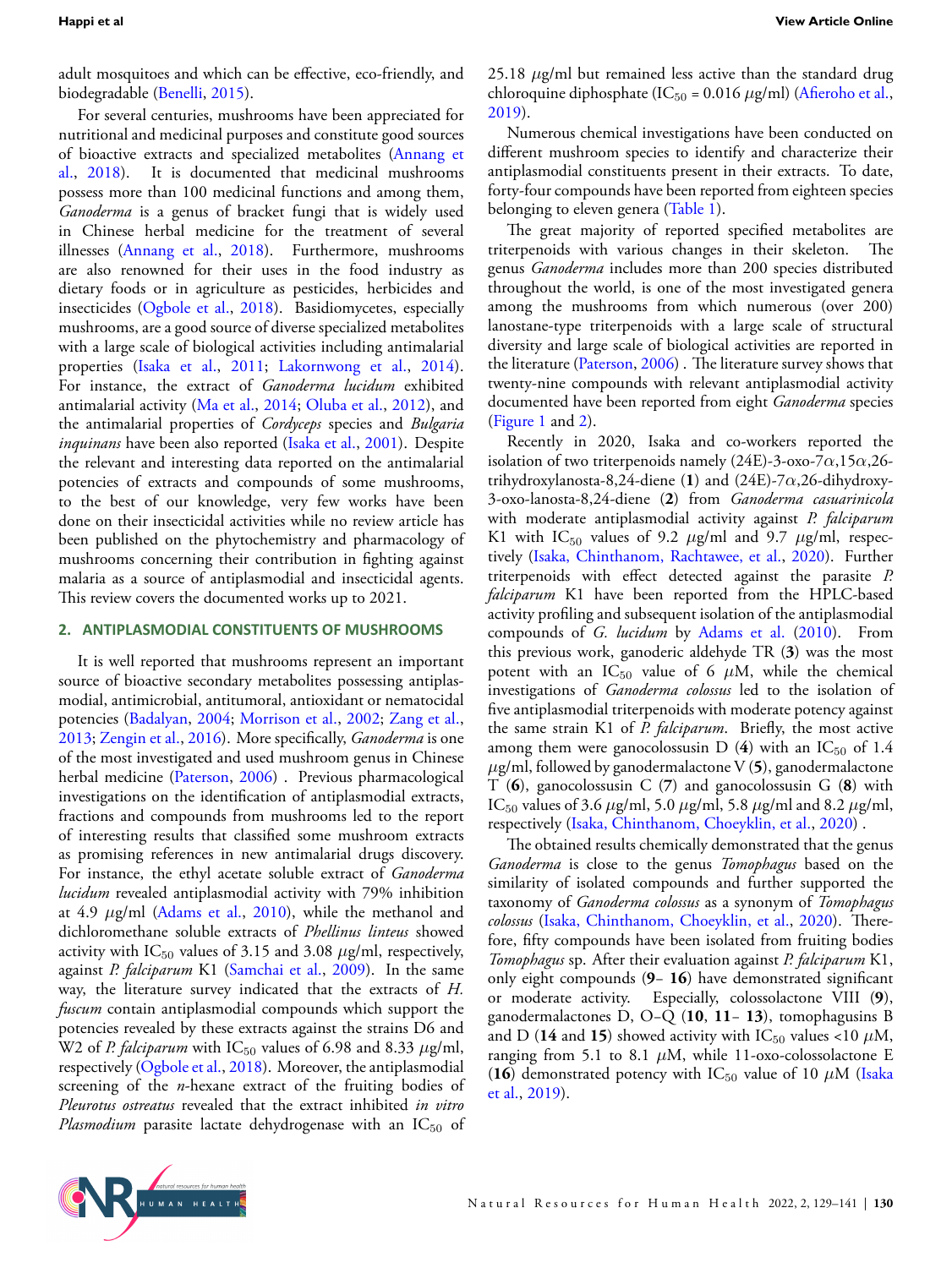<span id="page-2-0"></span>

|    | Name of compound                                                            | Strain, IC <sub>50</sub>   | Source                  |                                                |
|----|-----------------------------------------------------------------------------|----------------------------|-------------------------|------------------------------------------------|
|    | $(24E)$ -3-oxo-7 $\alpha$ ,15 $\alpha$ ,26-trihydroxylanosta-8,24-<br>diene | K1, 9.2 $\mu$ g/ml         | Ganoderma casuarinicola | Isaka, Chinthanom,<br>Rachtawee, et al. (2020) |
|    | $(24E)$ -7 $\alpha$ ,26-dihydroxy-3-oxo-lanosta-8,24-diene                  | K1, 9.7 $\mu$ g/ml         | Ganoderma casuarinicola | Isaka, Chinthanom,<br>Rachtawee, et al. (2020) |
|    | Ganoderic aldehyde TR                                                       | K <sub>1</sub> , 6 $\mu$ M | Ganoderma lucidum       | Adams et al. (2010)                            |
|    | Ganocolossusin D                                                            | K1, 2.4 $\mu$ M            | Ganoderma colossus      | Isaka, Chinthanom,<br>Choeyklin, et al. (2020) |
|    | Ganodermalactone V                                                          | K1, 3.6 $\mu$ g/ml         | Ganoderma colossus      | Isaka, Chinthanom,<br>Choeyklin, et al. (2020) |
|    | Ganodermalactone T                                                          | K1, 5.0 $\mu$ g/ml         | Ganoderma colossus      | Isaka, Chinthanom,<br>Choeyklin, et al. (2020) |
|    | Ganocolossusin C                                                            | K1, 5.8 $\mu$ g/ml         | Ganoderma colossus      | Isaka, Chinthanom,<br>Choeyklin, et al. (2020) |
|    | Ganocolossusin G                                                            | K1, 8.2 $\mu$ g/ml         | Ganoderma colossus      | Isaka, Chinthanom,<br>Choeyklin, et al. (2020) |
|    | Colossolactone VIII                                                         | K1, 7.0 $\mu$ M            | Tomophagus sp.          | Isaka et al. (2019)                            |
|    | Ganodermalactone D                                                          | K1, 6.3 $\mu$ M            | Tomophagus sp.          | Isaka et al. (2019)                            |
| 11 | Ganodermalactone O                                                          | K1, 5.5 $\mu$ M            | Tomophagus sp.          | Isaka et al. (2019)                            |
| 12 | Ganodermalactone P                                                          | K1, 8.1 $\mu$ M            | Tomophagus sp.          | Isaka et al. (2019)                            |
| 13 | Ganodermalactone Q                                                          | K1, 6.6 $\mu$ M            | Tomophagus sp.          | Isaka et al. (2019)                            |
|    | Tomophagusin B                                                              | K1, 7.7 $\mu$ M            | Tomophagus sp.          | Isaka et al. (2019)                            |
| 15 | Tomophagusin D                                                              | K1, 5.1 $\mu$ M            | Tomophagus sp.          | Isaka et al. (2019)                            |
|    | 11-oxo-colossolactone E                                                     | K1, 10 $\mu$ M             | Tomophagus sp.          | Isaka et al. (2019)                            |
| 17 | Ganoweberianone A                                                           | K1, 0.050 $\mu$ M          | Ganoderma weberianum    | Isaka, Chinthanom, Vichai,<br>et al. (2020)    |
| 18 | Ganoweberianone B                                                           | K1, 0.46 $\mu$ M           | Ganoderma weberianum    | Isaka, Chinthanom, Vichai,<br>et al. (2020)    |
| 19 | Ganoderic acid AW1                                                          | D6, 257.8 nM W2, 2000 nM   | Ganoderma sp.           | Wahba et al. (2019)                            |
|    | (24S)-24-hydroxy-3-oxo-lanosta-7,9(11),25-triene                            | K1, 6.3 $\mu$ g/ml         | Ganoderma sp. BCC 21329 | Isaka, Sappan, et al. (2020)                   |
|    | $(24S)$ -7 $\alpha$ ,24-dihydroxy-3-oxo-lanosta-8,25-diene                  | K1, 7.6 $\mu$ g/ml         | Ganoderma sp. BCC 21329 | Isaka, Sappan, et al. (2020)                   |
|    | $(24S, 25R)$ -7 $\alpha$ , 26-Dihydroxy-24, 25-epoxy-3-<br>oxolanost-8-ene  | K1, 3.8 $\mu$ g/ml         | Ganoderma sp. BCC 21329 | Isaka, Sappan, et al. (2020)                   |
| 23 | 24,25-epoxy-3-oxo-lanosta-7,9(11)-diene                                     | K1, 7.4 $\mu$ g/ml         | Ganoderma sp. BCC 21329 | Isaka, Sappan, et al. (2020)                   |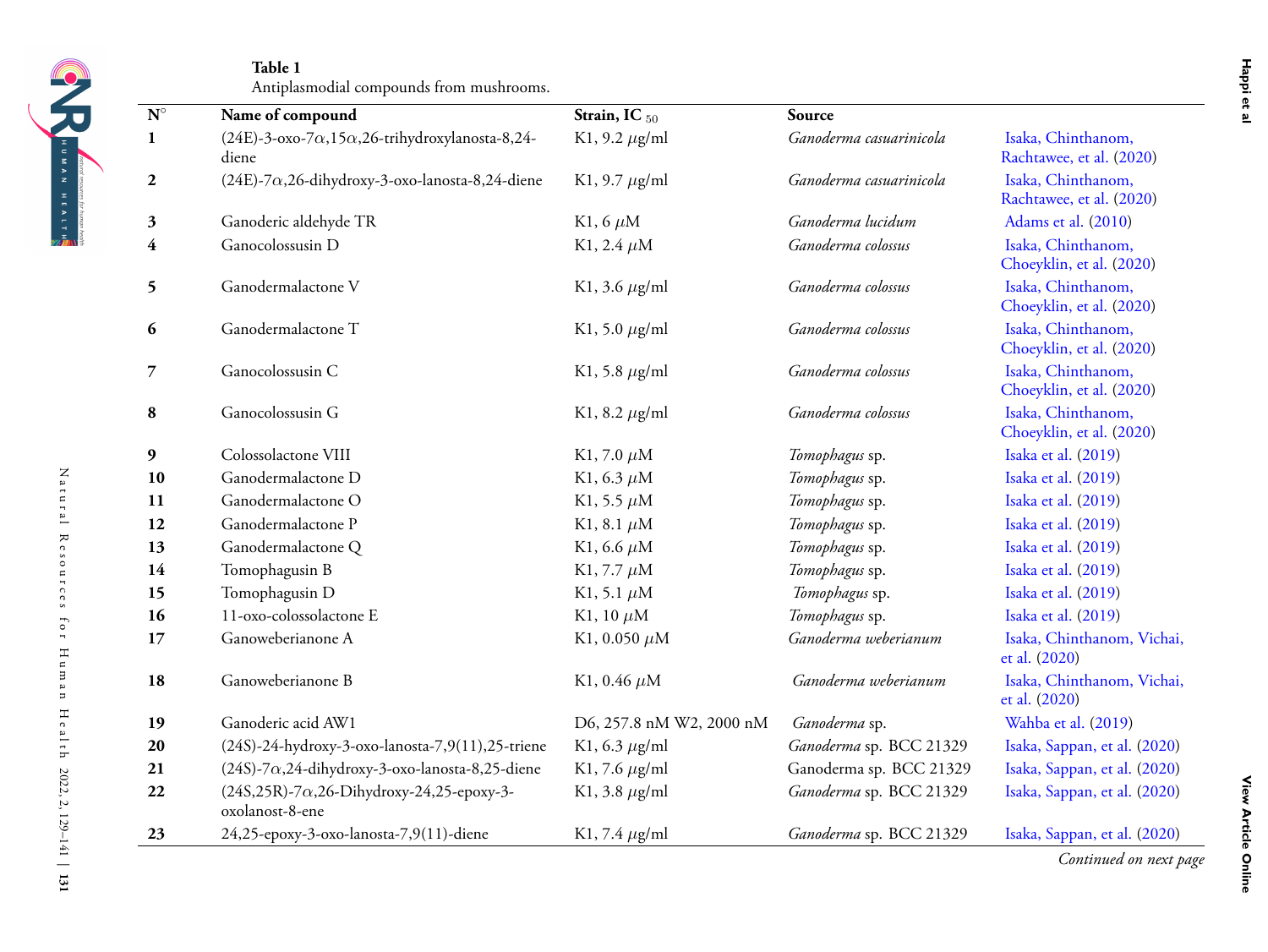| 24 | Ganodermalactone F | K1, 10.0 $\mu$ M   | Ganoderma sp. KM01                         | Lakornwong et al. (2014)             |
|----|--------------------|--------------------|--------------------------------------------|--------------------------------------|
| 25 | Schisanlactone B   | K1, 6.0 $\mu$ M    | Ganoderma sp. KM01                         | Lakornwong et al. (2014)             |
| 26 | Ganoboninketal A   | $3D7, 4.0 \,\mu M$ | Ganoderma boninense Pat.                   | Ma et al. (2015, 2014)               |
| 27 | Ganoboninketal B   | 3D7, 7.9 $\mu$ M   | Ganoderma boninense Pat.                   | Ma et al. (2014)                     |
| 28 | Ganoboninketal C   | 3D7, 1.7 $\mu$ M   | Ganoderma boninense Pat.                   | Ma et al. (2015, 2014)               |
|    |                    | K1, 3.8 $\mu$ g/ml | Semi-synthetic                             | Isaka, Chinthanoma, et al.<br>(2017) |
| 29 | Ganoboninone F     | 3D7, 2.03 uM       | Ganoderma boninense                        | Ma et al. (2015)                     |
| 30 | Astraeusin M       | K1, 3.0 $\mu$ g/ml | Astraeus asiaticus                         | Isaka, Palasarn, et al. (2017)       |
| 31 |                    | 3D7, 4.21 $\mu$ M  | Pleurotus ostreatus                        | Annang et al. (2018)                 |
| 32 |                    | 3D7, 7.63 $\mu$ M  | Pleurotus ostreatus                        | Annang et al. (2018)                 |
| 33 |                    | 3D7, 1.65 $\mu$ M  | Scleroderma areolatum                      | Annang et al. (2018)                 |
| 34 |                    | 3D7, 6.78 $\mu$ M  | Scleroderma areolatum                      | Annang et al. (2018)                 |
| 35 |                    | K1, 4.85 $\mu$ M   | Synthetic                                  | Nasomjai et al. (2014)               |
| 36 |                    | K1, 4.48 $\mu$ M   | Synthetic                                  | Nasomjai et al. (2014)               |
| 37 |                    | K1, 4.16 $\mu$ M   | Synthetic                                  | Nasomjai et al. (2014)               |
| 38 |                    | K1, 4.46 $\mu$ M   | Synthetic                                  | Nasomjai et al. (2014)               |
| 39 |                    | K1, 3.45 $\mu$ M   | Synthetic                                  | Nasomjai et al. (2014)               |
| 40 |                    | K1, 3.23 $\mu$ M   | Synthetic                                  | Nasomjai et al. (2014)               |
| 41 |                    | K1, 3.41 $\mu$ M   | Synthetic                                  | Nasomjai et al. (2014)               |
| 42 | Hitoyopodin A      | 3D7, 6.7 $\mu$ M   | Coprinopsis cinerea                        | Otaka et al. (2018)                  |
| 43 | Aurisin A          | K1, 1.43 $\mu$ M   | Anthracophyllum sp.<br><b>BCC18695</b>     | Intaraudom et al. (2013)             |
|    |                    | K1, 0.80 $\mu$ M   | Neonothopanus nambi                        | Kanokmedhakul et al. (2012)          |
| 44 | Aurisin K          | K1, 0.69 $\mu$ M   | Anthracophyllum sp.<br>BCC18695            | Intaraudom et al. (2013)             |
|    |                    | K1, 0.61 $\mu$ M   | Neonothopanus nambi                        | Kanokmedhakul et al. (2012)          |
| 45 | Aurisin G          | K1, 0.27 $\mu$ M   | Anthracophyllum sp.<br><b>BCC18695</b>     | Intaraudom et al. (2013)             |
| 46 | Sterostrein A      | K1, 2.3 $\mu$ g/ml | Stereum ostrea BCC 22955                   | Isaka et al. (2011)                  |
| 47 | Chondrosterin B    | K1, 3.10 $\mu$ M   | Gloeostereum incarnatum<br><b>BCC41461</b> | Bunbamrung et al. (2017)             |
| 48 | Incarnatin A       | K1, 9.80 $\mu$ M   | Gloeostereum incarnatum<br><b>BCC41461</b> | Bunbamrung et al. (2017)             |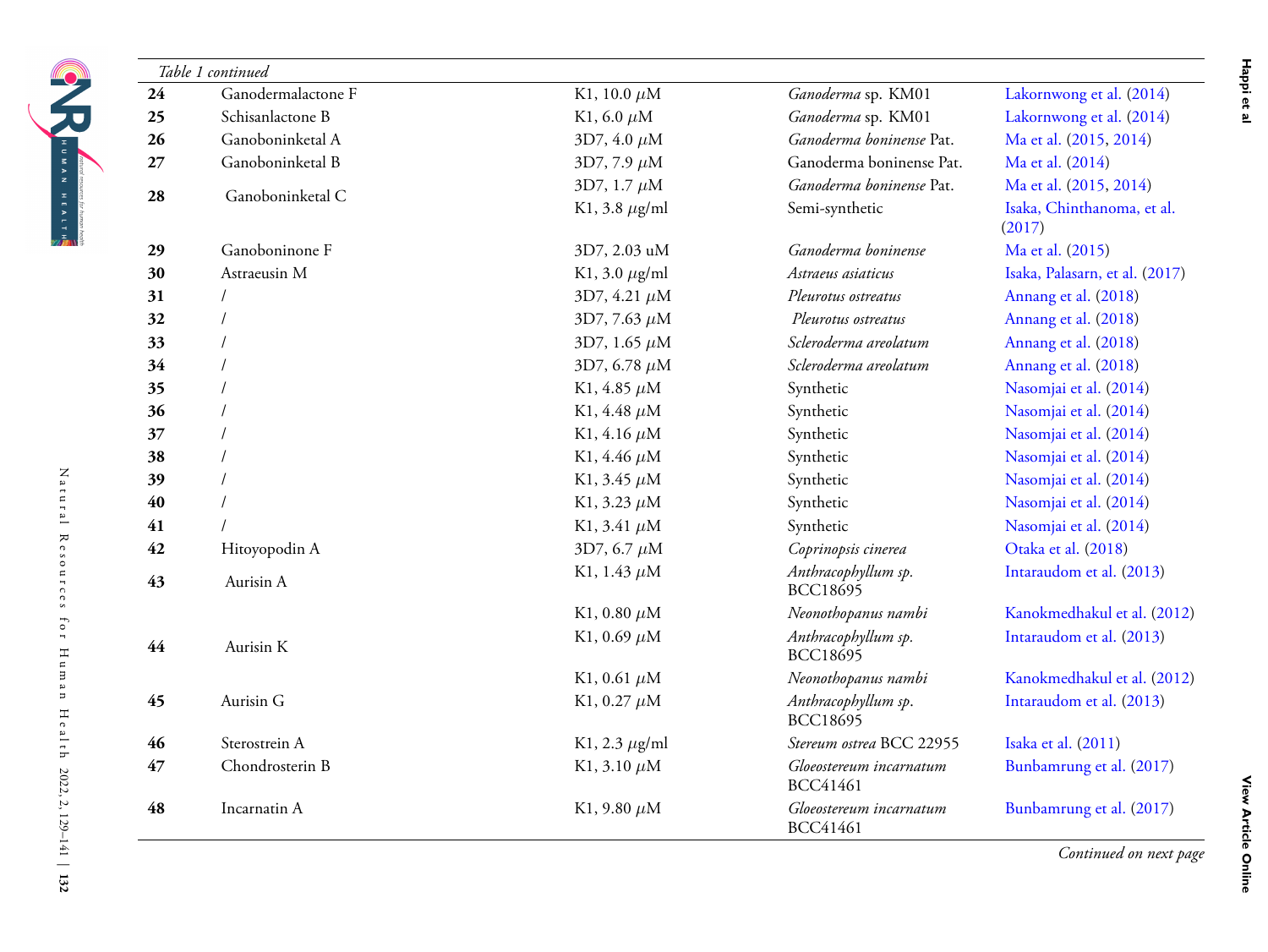|                 | Table 1 continued   |                       |                                     |                          |
|-----------------|---------------------|-----------------------|-------------------------------------|--------------------------|
| $\overline{49}$ | Incarnatin B        | K1, 3.93 $\mu$ M      | Gloeostereum incarnatum<br>BCC41461 | Bunbamrung et al. (2017) |
| 50              | $(-)$ -oudemansin X | K1, 1.19 $\mu$ M      | Xerula sp. BCC56836                 | Sadorn et al. (2016)     |
| 51              | $(-)$ -oudemansin A | K1, 9.23 $\mu{\rm M}$ | Xerula sp. BCC56836                 | Sadorn et al. (2016)     |
|                 |                     |                       |                                     |                          |
|                 |                     |                       |                                     |                          |
|                 |                     |                       |                                     |                          |
|                 |                     |                       |                                     |                          |
|                 |                     |                       |                                     |                          |
|                 |                     |                       |                                     |                          |
|                 |                     |                       |                                     |                          |
|                 |                     |                       |                                     |                          |
|                 |                     |                       |                                     |                          |
|                 |                     |                       |                                     |                          |
|                 |                     |                       |                                     |                          |
|                 |                     |                       |                                     |                          |
|                 |                     |                       |                                     |                          |
|                 |                     |                       |                                     |                          |
|                 |                     |                       |                                     |                          |
|                 |                     |                       |                                     |                          |
|                 |                     |                       |                                     |                          |
|                 |                     |                       |                                     |                          |
|                 |                     |                       |                                     |                          |
|                 |                     |                       |                                     |                          |
|                 |                     |                       |                                     |                          |
|                 |                     |                       |                                     |                          |
|                 |                     |                       |                                     |                          |
|                 |                     |                       |                                     |                          |
|                 |                     |                       |                                     |                          |
|                 |                     |                       |                                     |                          |
|                 |                     |                       |                                     |                          |
|                 |                     |                       |                                     |                          |
|                 |                     |                       |                                     |                          |
|                 |                     |                       |                                     |                          |
|                 |                     |                       |                                     |                          |
|                 |                     |                       |                                     |                          |
|                 |                     |                       |                                     |                          |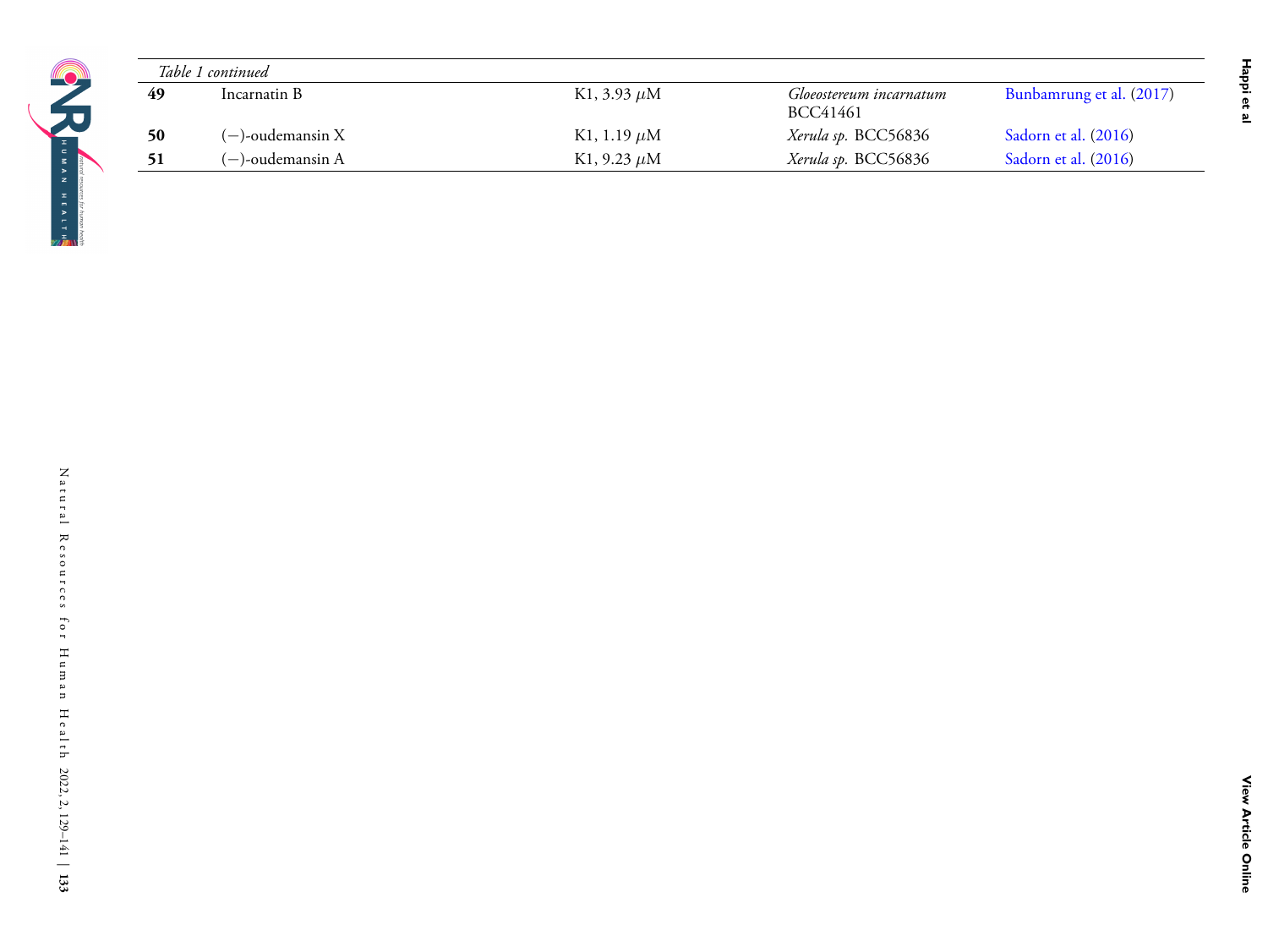More interestingly, the artificially cultivated fruiting bodies of *Ganoderma weberianum* produced two lanostane dimers with strong antiplasmodial activity against *P. falciparum* K1. Indeed, ganoweberianone A  $(17)$  displayed a potency with  $\mathrm{IC}_{50}$  value of 0.050  $\mu$ M while ganoweberianone B (18) showed an IC<sub>50</sub> value of 0.46 *µ*M [\(Isaka, Chinthanom, Vichai, et al.](#page-11-19), [2020](#page-11-19)).

The chemical investigation of three incompletely identified *Ganoderma* species allowed the isolation and report of eight compounds that expressed an antiplasmodial activity:

Ganoderic acid AW1 (**19**) isolated from *Ganoderma* sp. revealed significant activity against *P. falciparum* D6 (IC<sub>50</sub> of 257.8nM) and *P. falciparum* W2 (IC<sub>50</sub> of 2000 nM) ([Wahba et](#page-12-26) [al.,](#page-12-26) [2019\)](#page-12-26); the lanostane-type triterpenoids (24S)-24-hydroxy-3-oxo-lanosta-7,9(11),25-triene (**20**), (24S)-7*α*,24-dihydroxy-3-oxo-lanosta-8,25-diene (**21**), (24S,25R)-7*α*,26-dihydroxy-24,25-epoxy-3-oxolanosta-8-ene (**22**) and 24,25-epoxy-3-oxolanosta-7,9(11)-diene (**23**) isolated from *Ganoderma* sp. BCC 21329 displayed moderate activity with  $IC_{50}$  values ranging from 3.8 *µ*g/ml to 7.6 *µ*g/ml against *P. falciparum* K1 [\(Isaka,](#page-12-27) [Sappan, et al.,](#page-12-27) [2020](#page-12-27)); the two triterpenoids ganodermalactone F (**24**) and schisanlactone B (**25**) obtained from cultured biomass of the macrofungi Ganoderma sp. KM01 showed activity with IC<sub>50</sub> values of 10.0  $\mu$ M (for **24**) and 6.0  $\mu$ M (for **25**) against *P*. *falciparum* K1([Lakornwong et al.,](#page-12-6) [2014](#page-12-6)) .

From the ethyl acetate extract of fruiting bodies of the medicinal mushroom *Ganoderma boninense*, three nortriterpenes named ganoboninketals A−C (**26**-**28**) containing rearranged 3,4-seco-27-norlanostane skeletons and highly complex polycyclic systems were isolated and showed moderate antiplasmodial activity against *P. falciparum* 3D7 with IC<sub>50</sub> values of 4.0 *µ*M, 7.9 *µ*M and 1.7 *µ*M, respectively [\(Ma et al.,](#page-12-7) [2014](#page-12-7)). One year later, the same author reported the same potencies with the IC<sub>50</sub> values of 4.04  $\mu$ M, 7.88  $\mu$ M and 1.72 *µ*M against *P. falciparum* 3D7 for ganoboninketals A−C (**26**− **28**), respectively, isolated from *G. boninense* Pat([Ma](#page-12-4) [et al.](#page-12-4), [2015\)](#page-12-4). The compound ganoboninketal C (**28**) was prepared from methylation of ganoboninketal D isolated from the species *Ganoderma orbiforme* and was less active against *P. falciparum* K1 with an  $IC_{50}$  of 3.8  $\mu$ g/ml equal to 6.8 *µ*M([Isaka, Chinthanoma, et al.](#page-11-20), [2017\)](#page-11-20). Furthermore, the chemical investigation of *G. boninense* gave another 3,4-seco-27-norlanostane triterpene ganoboninone F (**29**) displaying a significant activity with  $IC_{50}$  value of 2.03  $\mu$ M against *P*. *falciparum* 3D7([Ma et al.,](#page-12-4) [2015\)](#page-12-4).

Astraeusin M (**30**) from *Astraeus asiaticus* revealed an activity with IC<sup>50</sup> of 3.0 *µ*g/ml against *P. falciparum* K1 [\(Isaka,](#page-12-28) [Palasarn, et al.](#page-12-28), [2017\)](#page-12-28). [Annang et al.](#page-11-3) ([2018](#page-11-3)) carried out the bioassay-guided study of two mushrooms *Pleurotus ostreatus* and *Scleroderma areolatum* for searching their antiplasmodial constituents against *P. falciparum* 3D7. Two scalarane sesterterpenes **31** and **32** (Figure [3\)](#page-7-1) isolated from the edible one *Pleurotus ostreatus* revealed effectiveness with  $IC_{50}$  values of 4.21  $\mu$ M and 7.63  $\mu$ M, respectively, while the triterpenes **33** and **34** obtained from *S. areolatum* showed potency with IC<sub>50</sub> values of 1.65 *µ*M and 6.78 *µ*M, correspondingly. Additionnally,

no cytotoxicity was observed for the four compounds **31**− **34** against HepG2 tumoral human liver cells.

The chemical modifications of astraodorol isolated as a major compound from the edible mushroom *Astraeus odoratus* led to the preparation of ten derivatives that were evaluated for their antiplasmodial activity. The seven triterpenes **35**− **41** exhibited strong antimalarial activity against *P. falciparum* K1 with  $IC_{50}$ values of 4.85, 4.48, 4.16, 4.46, 3.45, 3.23, and 3.41 *µ*g/ml, respectively [\(Nasomjai et al.,](#page-12-0) [2014\)](#page-12-0) .

The aromatic sesquiterpenoids hitoyopodin A (**42**) (Figure [4](#page-7-2) ) obtained from *Coprinopsis cinerea* showed potency with  $IC_{50}$ values of 6.7 *µ*M against *P. falciparum* 3D7([Otaka et al.](#page-12-29), [2018](#page-12-29)). The total synthesis of compound **42** was achieved and the synthetic compound was slightly more potent  $(IC_{50}$ of 6.2  $\mu$ M) than the natural one (IC<sub>50</sub> of 6.7  $\mu$ M) against *P. falciparum* 3D7. Aurisins A (**43**) and K (**44**) **(**Figure [4\)](#page-7-2) are dimeric sesquiterpenoids isolated from *Anthracophyllum* sp. BCC18695([Intaraudom et al.](#page-11-21), [2013](#page-11-21)) and *Neonothopanus nambi* ([Kanokmedhakul et al.,](#page-12-30) [2012\)](#page-12-30) were evaluated for their antiplasmodial potencies against *P. falciparum* K1. The results showed that aurisin A (**43**) from *Anthracophyllum* sp. BCC18695 exhibited moderate activity with  $IC_{50}$  of 1.43  $\mu$ M [\(Intaraudom et al.,](#page-11-21) [2013\)](#page-11-21), while the activity was more significant for the one isolated from *N. nambi* with an  $IC_{50}$ of 0.80 *µ*M [\(Kanokmedhakul et al.](#page-12-30), [2012\)](#page-12-30). Aurisin K (**44**) displayed similar strong potency from both sources with  $IC_{50}$ of 0.69 *µ*M (from *Anthracophyllum* sp. BCC18695) and 0.61 *µ*M (from *N. nambi*), respectively([Intaraudom et al.,](#page-11-21) [2013](#page-11-21); [Kanokmedhakul et al.,](#page-12-30) [2012\)](#page-12-30). A third dimeric sesquiterpenoid aurisin G (**45**) has been reported from *Anthracophyllum* sp. BCC18695 and exhibited a strong activity with  $IC_{50}$  value of 0.27 *µ*M against *P. falciparum* K1([Intaraudom et al.,](#page-11-21) [2013\)](#page-11-21).

From the cultures *Stereum ostrea* BCC 22955, the dimeric sesquiterpene sterostrein A (**46**) was isolated and exhibited antimalarial activity with IC<sup>50</sup> of 2.3 *µ*g/ml against *P. falciparum* K1 [\(Isaka et al.](#page-12-5), [2011](#page-12-5)). Among the compounds isolated from *Gloeostereum incarnatum* BCC41461 and tested for their antiplasmodial activity against *P. falciparum* K1, only chondrosterin B (**47**), incarnatins A and B (**48** and **49**) (Figure [5](#page-7-3)) demonstrated a moderate activity with  $IC_{50}$  values of 3.10  $\mu$ M, 9.80  $\mu$ M and 3.93  $\mu$ M, respectively [\(Bunbamrung](#page-11-22) [et al.](#page-11-22), [2017\)](#page-11-22). The culture and chemical examination of *Xerula* sp. BCC56836 led to the isolation of (*−*)-oudemansin X (**50**) that showed significant activity with IC<sub>50</sub> of 1.19  $\mu$ M against *P. falciparum* K1, while (*−*)-oudemansin A (**51**) was found moderately active with  $IC_{50}$  value of 9.23  $\mu$ M [\(Sadorn et al.](#page-12-31), [2016](#page-12-31)).

# **3. CYTOTOXICITY OF ANTIPLASMODIAL COMPOUNDS FROM MUSHROOMS**

Along with the evaluation of their antiplasmodial potency, several reported metabolites from mushrooms have been tested for their cytotoxicity against cancerous and noncancerous cell lines (Table [2](#page-8-0)). Briefly, numerous specialized metabolites demonstrating a strong or moderate antiplasmodial activity

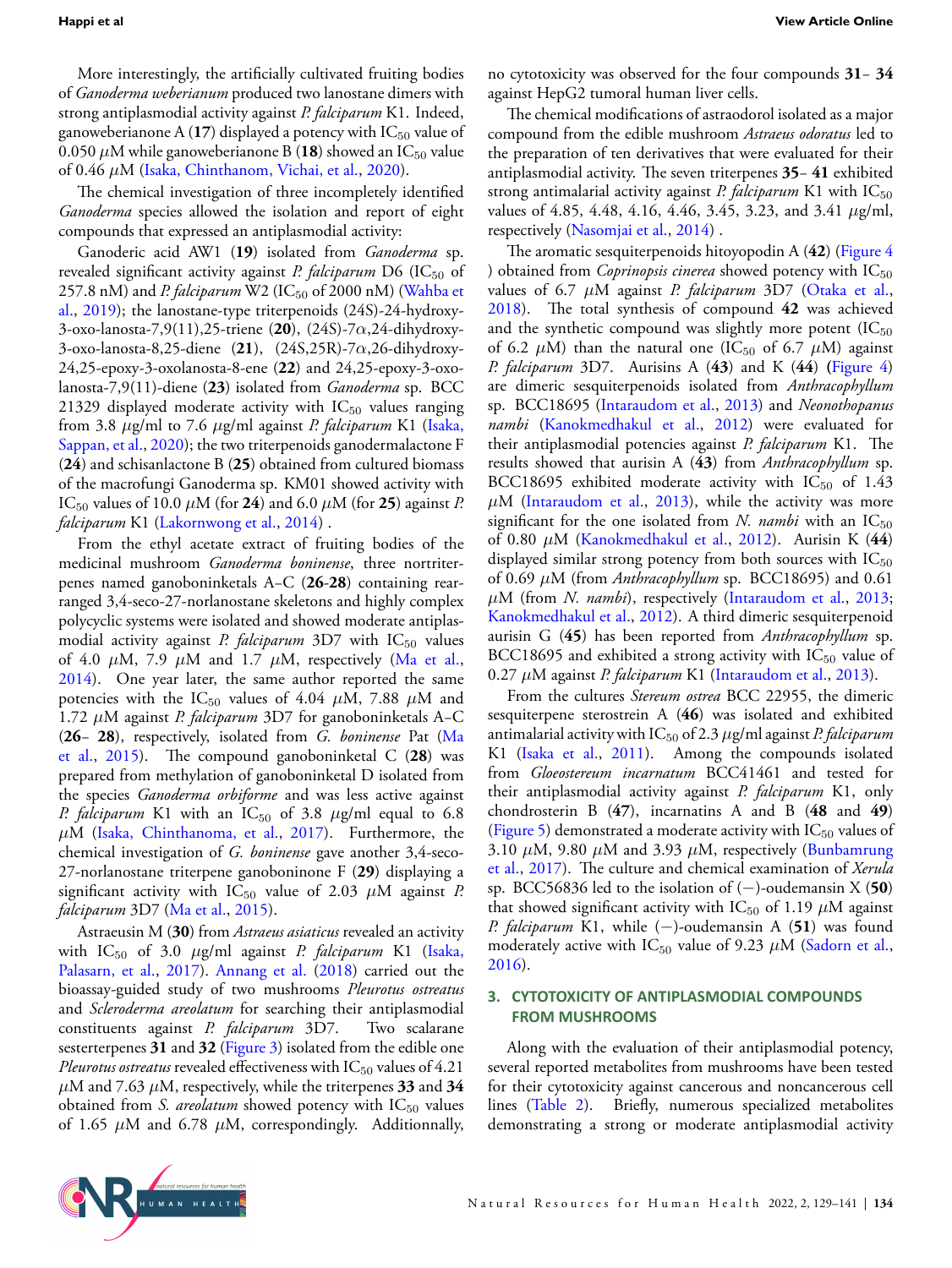<span id="page-6-0"></span>

**Figure 1.** Antiplasmodial triterpenes from *Ganoderma* mushrooms

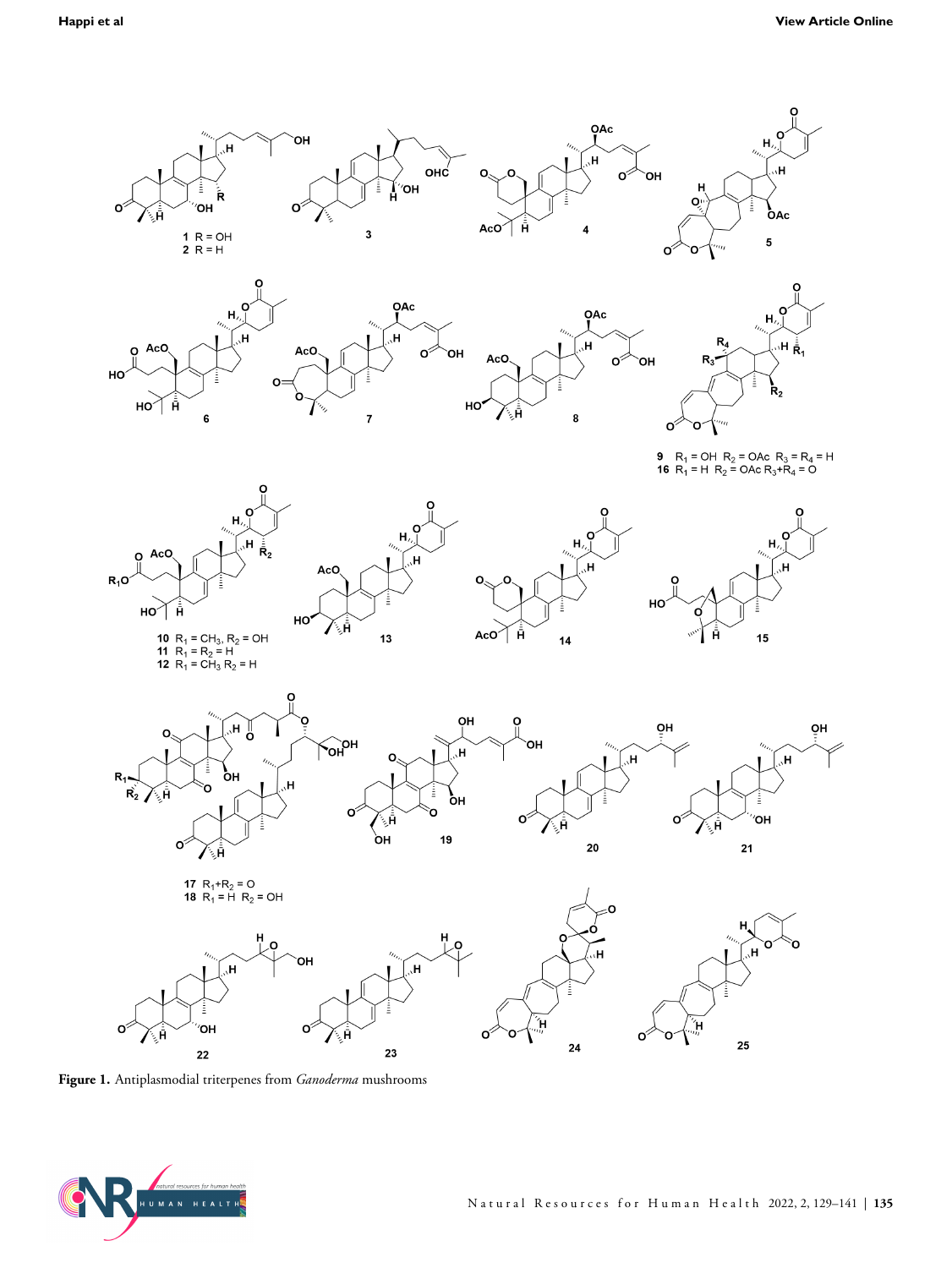<span id="page-7-1"></span><span id="page-7-0"></span>



<span id="page-7-2"></span>**Figure 3.** Additional antiplasmodial ses-(31,32) and triterpenes (30, 33-41) from mushrooms



<span id="page-7-3"></span>



**Figure 5.** Other antiplasmodial compounds from mushrooms

were found inactive in cytotoxicity assay even at the highest concentration of 50 *µ*M.

The isolated compounds from *Gloeostereum incarnatum* BCC41461 were assessed for cytotoxicity against MCF-7, KB, NCI-H187 and vero cells. Compound **47** demonstrated strong activity against cancerous cells (IC $_{50}$  values of 0.63  $\mu$ g/ml for NCI-H187, 2.05 *µ*g/ml for KB and 4.98 *µ*g/ml for MCF-7) and noncancerous cell vero (IC<sub>50</sub> of 0.65  $\mu$ g/ml) [\(Bunbamrung](#page-11-22) [et al.,](#page-11-22) [2017\)](#page-11-22), but was reported in 2012 by Li and co-workers to be inactive against three cancer cell lines (human cancer cell A549, human nasopharyngeal carcinoma cell CNE2, and human colon cancer cell LoVo) with an  $IC_{50}$  value > 200  $\mu$ M [\(Li](#page-12-32) [et al.](#page-12-32), [2012\)](#page-12-32). Moderate cytotoxicity was detected for compound **49** against the four same cell lines with  $IC_{50}$  values ranging from 18.86 *µ*g/ml (for vero) to 29.76 *µ*g/ml (for MCF-7), while compound 48 was inactive (IC<sub>50</sub> > 50  $\mu$ g/ml) against all the four cell lines [\(Bunbamrung et al.,](#page-11-22) [2017](#page-11-22)).

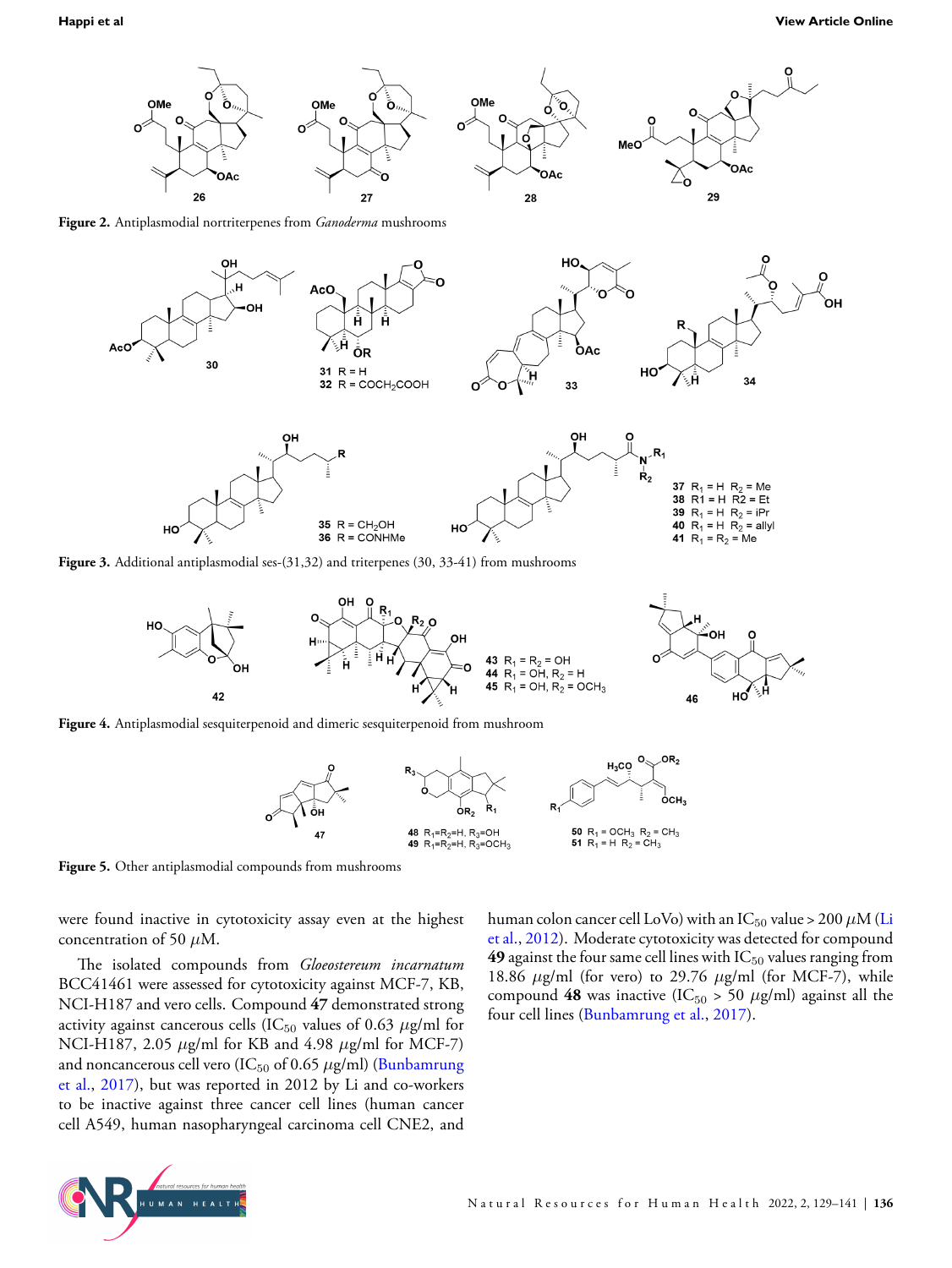<span id="page-8-0"></span>

| H I N Y N Z |                                    |
|-------------|------------------------------------|
|             |                                    |
|             |                                    |
|             | natural resources for human health |
|             |                                    |
| H E A L T H |                                    |
|             |                                    |
|             |                                    |
|             |                                    |
|             |                                    |

**MCF-7 KB**

|          | nahdan ar an |
|----------|--------------|
| chtawee, |              |
| chtawee, |              |
| oeyklin, |              |

| $\mathbf{N}^\circ$ | Name of compound                                                            | $MCF-7$                  | <b>KB</b>                      | <b>NCI-H187</b>                | Vero               | References                                              |
|--------------------|-----------------------------------------------------------------------------|--------------------------|--------------------------------|--------------------------------|--------------------|---------------------------------------------------------|
| 1                  | $(24E)$ -3-oxo-7 $\alpha$ ,15 $\alpha$ ,26-<br>trihydroxylanosta-8,24-diene | $\overline{\phantom{a}}$ |                                |                                | 13.1 $\mu$ g/ml    | Isaka, Chinthanom, Rachtawee,<br>et al. (2020)          |
|                    | $(24E)$ -7 $\alpha$ ,26-dihydroxy-3-<br>oxo-lanosta-8,24-diene              |                          |                                |                                | 12.0 $\mu$ g/ml    | Isaka, Chinthanom, Rachtawee,<br>et al. (2020)          |
|                    | Ganodermalactone V                                                          |                          |                                |                                | 8.5 $\mu$ g/ml     | Isaka, Chinthanom, Choeyklin,<br>et al. (2020)          |
| 9                  | Colossolactone VIII                                                         |                          |                                |                                | $22 \mu M$         | Isaka et al. (2019)                                     |
| 10                 | Ganodermalactone D                                                          |                          |                                |                                | $32 \mu M$         | Isaka et al. (2019)                                     |
| 11                 | Ganodermalactone O                                                          |                          |                                |                                | 88 $\mu$ M         | Isaka et al. (2019)                                     |
| 12                 | Ganodermalactone P                                                          |                          |                                |                                | $32 \mu M$         | Isaka et al. (2019)                                     |
| 13                 | Ganodermalactone Q                                                          |                          |                                |                                | $34 \mu M$         | Isaka et al. (2019)                                     |
| 14                 | Tomophagusin B                                                              |                          |                                |                                | $38 \mu M$         | Isaka et al. (2019)                                     |
| 16                 | 11-oxo-colossolactone E                                                     |                          |                                |                                | 92 $\mu$ M         | Isaka et al. (2019)                                     |
|                    | Ganoweberianone A                                                           |                          |                                |                                | $0.21 \mu M$       | Isaka, Chinthanom, Vichai, et al.<br>(2020)             |
| 18                 | Ganoweberianone B                                                           |                          |                                |                                | $10 \mu M$         | Isaka, Chinthanom, Vichai, et al.<br>(2020)             |
| 20                 | $(24S)$ -24-hydroxy-3-oxo-<br>lanosta-7,9 $(11)$ ,25-triene                 |                          |                                |                                | $18 \mu g/ml$      | Isaka, Sappan, et al. (2020)                            |
| 21                 | $(24S)$ -7 $\alpha$ ,24-dihydroxy-3-<br>oxo-lanosta-8,25-diene              |                          |                                |                                | $17 \mu g/ml$      | Isaka, Sappan, et al. (2020)                            |
| 22                 | $(24S, 25R) - 7\alpha, 26$<br>Dihydroxy-24,25-epoxy-3-<br>oxolanost-8-ene   |                          |                                |                                | $28 \mu g/ml$      | Isaka, Sappan, et al. (2020)                            |
| 23                 | 24,25-epoxy-3-oxo-lanosta-<br>7,9(11)-diene                                 |                          |                                |                                | $34 \mu g/ml$      | Isaka, Sappan, et al. (2020)                            |
| 37                 |                                                                             |                          |                                | 23.36 $\mu$ g/ml               |                    | Nasomjai et al. (2014)                                  |
|                    |                                                                             |                          |                                | 34.28 $\mu$ g/ml               |                    | Nasomjai et al. (2014)                                  |
|                    |                                                                             | 49.60 $\mu$ g/ml         | 16.94 $\mu$ g/ml               | $9.84 \mu g/ml$                | $26.48 \ \mu g/ml$ | Nasomjai et al. (2014)                                  |
|                    | Aurisin A                                                                   |                          | 2.50 $\mu$ M<br>31.17 $\mu$ M  | $0.86 \ \mu M$<br>1.55 $\mu$ M | 30.52 $\mu$ M      | Intaraudom et al. (2013)<br>Kanokmedhakul et al. (2012) |
| 44                 | Aurisin K                                                                   |                          | $2.06 \ \mu M$<br>6.87 $\mu$ M | 18.93 $\mu$ M<br>1.45 $\mu$ M  | 55.23 $\mu$ M      | Intaraudom et al. (2013)<br>Kanokmedhakul et al. (2012) |
| 45                 | Aurisin G                                                                   |                          | 1.64 $\mu$ M                   | $0.52 \ \mu M$                 |                    | Intaraudom et al. (2013)                                |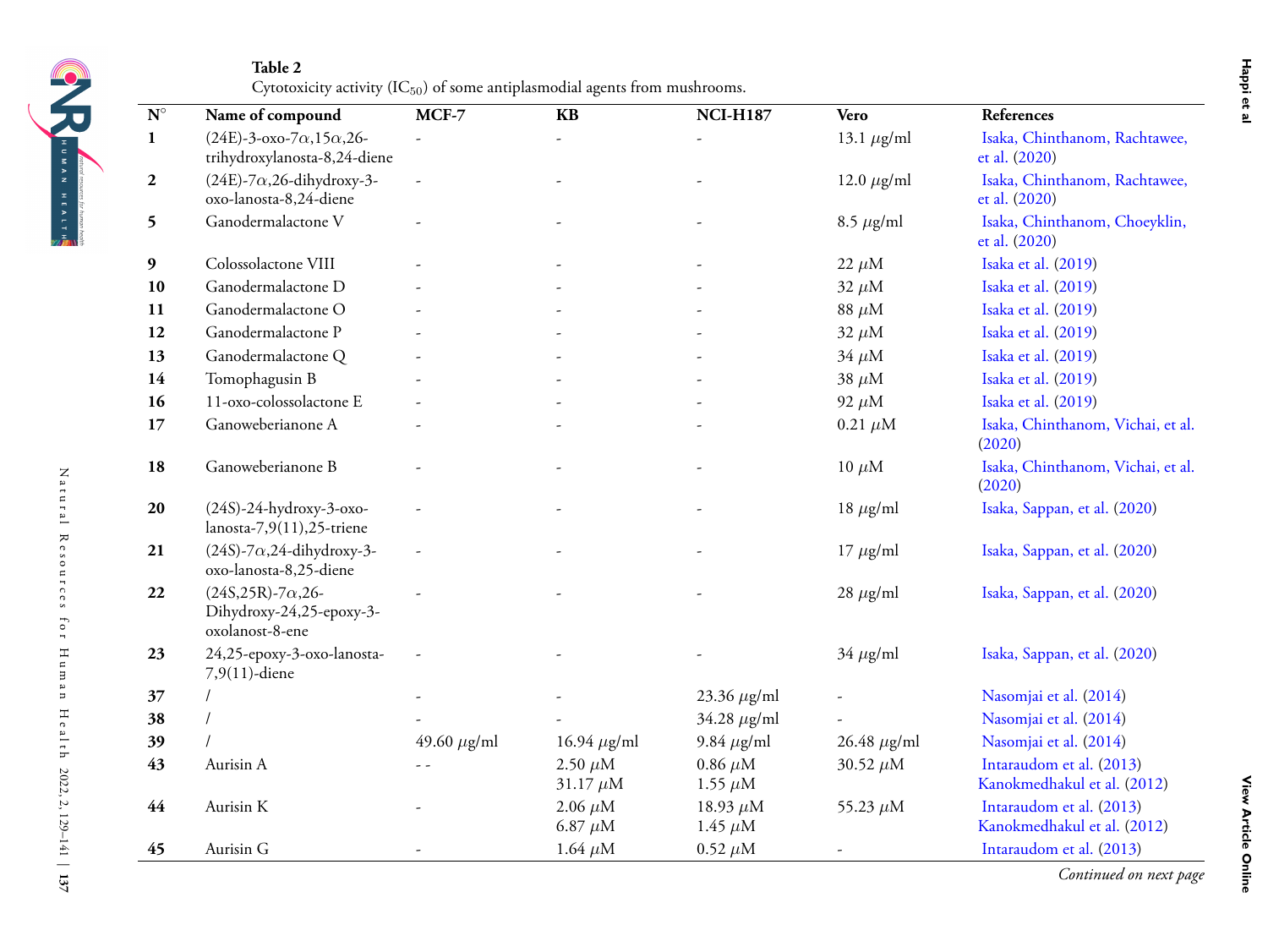| HUMAN  |                                    |
|--------|------------------------------------|
|        |                                    |
|        |                                    |
|        |                                    |
| HEALTH |                                    |
|        |                                    |
|        |                                    |
|        |                                    |
|        | natural resources for human health |
|        |                                    |

|    | Table 2 continued   |                            |                         |                            |                                           |                          |
|----|---------------------|----------------------------|-------------------------|----------------------------|-------------------------------------------|--------------------------|
| 47 | Chondrosterin B     | $4.98~\mu{\rm g}/{\rm ml}$ | $2.05 \ \mu\text{g/ml}$ | $0.63~\mu{\rm g}/{\rm ml}$ | $\overline{0.65 \ \mu\text{g}}/\text{ml}$ | Bunbamrung et al. (2017) |
| 49 | Incarnatin B        | 29.76 $\mu$ g/ml           | 28.15 $\mu$ g/ml        | 22.97 $\mu$ g/ml           | 18.86 $\mu\text{g/ml}$                    | Bunbamrung et al. (2017) |
| 50 | $(-)$ -oudemansin X |                            |                         | 99.07 $\mu{\rm M}$         | 85.90 $\mu{\rm M}$                        | Sadorn et al. (2016)     |
| 51 | $(-)$ -oudemansin A | 120.13 $\mu{\rm M}$        | 160.18 $\mu{\rm M}$     | 63.30 $\mu{\rm M}$         | 26.73 $\mu{\rm M}$                        | Sadorn et al. (2016)     |
|    |                     |                            |                         |                            |                                           |                          |
|    |                     |                            |                         |                            |                                           |                          |
|    |                     |                            |                         |                            |                                           |                          |
|    |                     |                            |                         |                            |                                           |                          |
|    |                     |                            |                         |                            |                                           |                          |
|    |                     |                            |                         |                            |                                           |                          |
|    |                     |                            |                         |                            |                                           |                          |
|    |                     |                            |                         |                            |                                           |                          |
|    |                     |                            |                         |                            |                                           |                          |
|    |                     |                            |                         |                            |                                           |                          |
|    |                     |                            |                         |                            |                                           |                          |
|    |                     |                            |                         |                            |                                           |                          |
|    |                     |                            |                         |                            |                                           |                          |
|    |                     |                            |                         |                            |                                           |                          |
|    |                     |                            |                         |                            |                                           |                          |
|    |                     |                            |                         |                            |                                           |                          |
|    |                     |                            |                         |                            |                                           |                          |
|    |                     |                            |                         |                            |                                           |                          |
|    |                     |                            |                         |                            |                                           |                          |
|    |                     |                            |                         |                            |                                           |                          |
|    |                     |                            |                         |                            |                                           |                          |
|    |                     |                            |                         |                            |                                           |                          |
|    |                     |                            |                         |                            |                                           |                          |
|    |                     |                            |                         |                            |                                           |                          |
|    |                     |                            |                         |                            |                                           |                          |
|    |                     |                            |                         |                            |                                           |                          |
|    |                     |                            |                         |                            |                                           |                          |
|    |                     |                            |                         |                            |                                           |                          |
|    |                     |                            |                         |                            |                                           |                          |
|    |                     |                            |                         |                            |                                           |                          |
|    |                     |                            |                         |                            |                                           |                          |
|    |                     |                            |                         |                            |                                           |                          |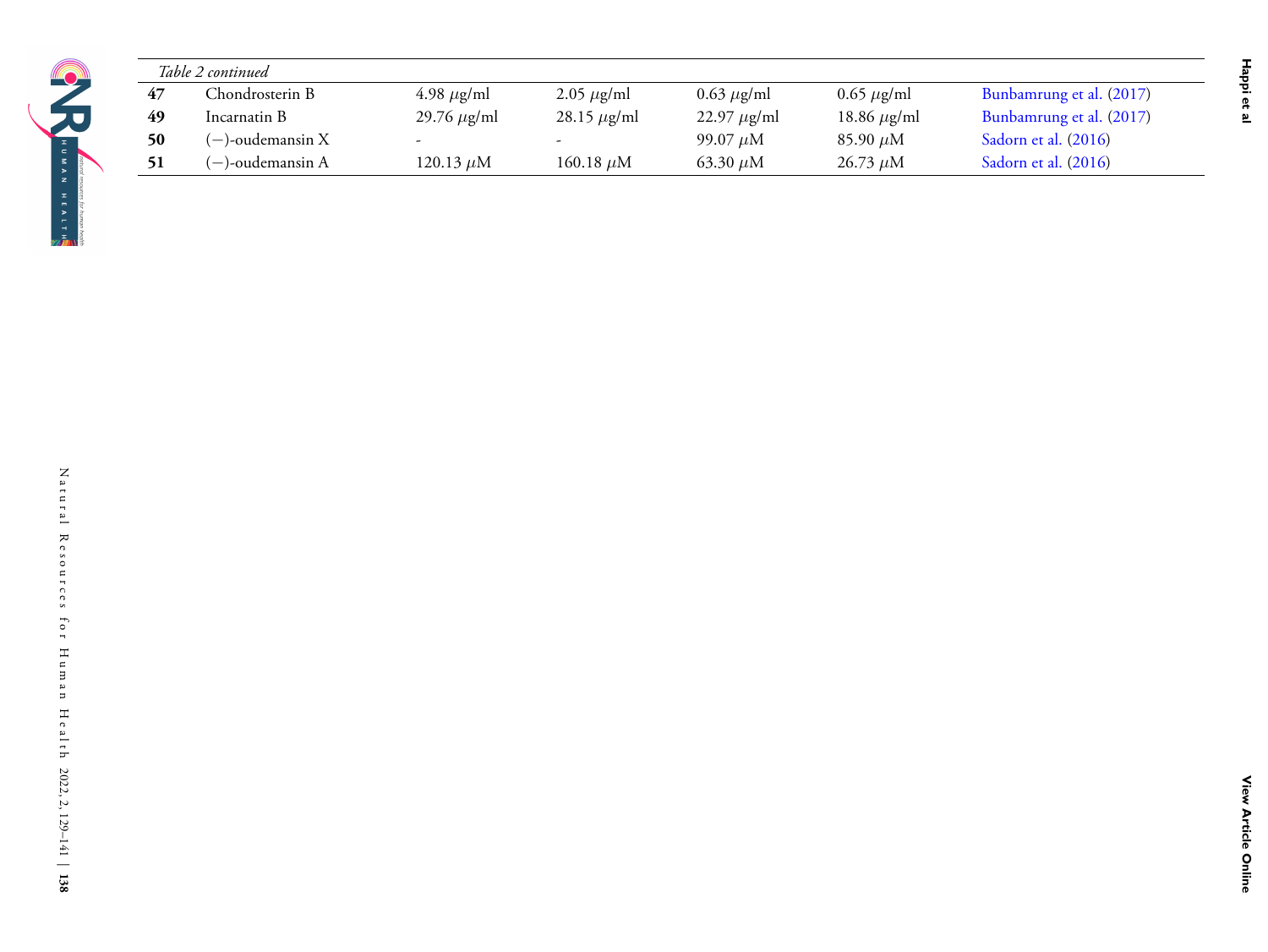In the same way, the cytotoxicity of aurisins A (**43**), G (**45**) and K (**44**) against the four previous cell lines were conducted and led to the observation that the three compounds were inactive against the MCF-7 cell lines, while the three compounds were less active against the noncancerous cell line vero with  $IC_{50}$  values above 30.52  $\mu$ M, but displayed relevant activity against the KB cell line with potency recorded in term of IC<sub>50</sub> values ranging from 1.64  $\mu$ M to 2.50  $\mu$ M. However, aurisins A (**43**) and G (**45**) isolated from *Anthracophyllum* sp. BCC18695 displayed strong activity against NCI-H187 with IC<sub>50</sub> values of 0.86  $\mu$ M and 0.52  $\mu$ M, respectively [\(Intaraudom](#page-11-21) [et al.,](#page-11-21) [2013\)](#page-11-21). However, compounds **43** and **44** obtained from *N. nambi* displayed good cytotoxicity against NCI-H187 cell lines with IC<sub>50</sub> values of 1.55  $\mu$ M and 1.45  $\mu$ M, respectively([Kanokmedhakul et al.,](#page-12-30) [2012](#page-12-30)).

Furthermore, aurisin A (**43**) showed cytotoxicity against BC1 cell lines (IC<sub>50</sub> of 3.72  $\mu$ M) and aurisins K (44) against KB cell lines (IC<sub>50</sub> of 6.87  $\mu$ M). Both compounds were not active against MCF-7 cell lines while compound **43** exerted strong cytotoxicity against cholangiocarcinoma cell lines KKU-100, KKU-139, KKU-156 and KKU-213 with  $IC_{50}$  values of 2.77  $\mu$ M, 1.83  $\mu$ M, 1.57  $\mu$ M and 1.75  $\mu$ M, respectively. At the same time, compound **44** gave a moderate activity against the cell lines KKU-139, KKU-156 and KKU-213 with  $IC_{50}$  values of 28.61, 7.63, and 20.90 *µ*M, respectively([Kanokmedhakul et](#page-12-30) [al.,](#page-12-30) [2012](#page-12-30)).

Among the derivatives obtained from chemical modifications of lanostane-type triterpene astraodorol, compounds **37**− **39** possessed moderate cytotoxicity with  $IC_{50}$  values of 23.36, 34.28, and 9.84 *µ*g/ml, respectively, against NCI-H187. Additionally, compound **39** was also active against KB cell line with IC<sub>50</sub> of 16.94  $\mu$ g/ml and displayed activity against MCF-7 cellline with  $IC_{50}$  value of 49.60  $\mu$ g/ml ([Nasomjai et al.,](#page-12-0) [2014](#page-12-0)).

The compounds (*−*)-oudemansins A (**51**) and X (**50**) demonstrated low cytotoxicity against both cancerous (KB, MCF-7, NCI-H187) and non-cancerous (vero) cells([Sadorn](#page-12-31) [et al.,](#page-12-31) [2016\)](#page-12-31) . Compounds **20**− **23** showed weak cytotoxicity to vero cells (African green monkey kidney fibroblasts) with IC<sup>50</sup> values ranging from 17 *µ*g/ml to 34 *µ*g/ml [\(Isaka,](#page-12-27) [Sappan, et al.,](#page-12-27) [2020](#page-12-27)). The cytotoxicity of compounds **1** and **2** was evaluated against vero cells and led to the observation of significant cytotoxicity with  $IC_{50}$  values of 13.1 and 12.0 *µ*g/ml, respectively [\(Isaka, Chinthanom, Rachtawee, et al.,](#page-11-7) [2020](#page-11-7)). The triterpenoids ganoweberianones A (**17**) and B (**18**), presented important cytotoxicity against vero cell lines with  $IC_{50}$  values of 0.21 and 10  $\mu$ M, respectively [\(Isaka,](#page-11-19) [Chinthanom, Vichai, et al.](#page-11-19), [2020](#page-11-19)), while ganodermalactone V (5) showed a potency of  $IC_{50}$  equal to 8.5  $\mu$ g/ml [\(Isaka,](#page-11-8) [Chinthanom, Choeyklin, et al.](#page-11-8), [2020](#page-11-8)).

In cytotoxicity assay, ganoboninketals A (**26**) and C (28) demonstrated IC<sub>50</sub> values of 47.6  $\mu$ M and 35.8  $\mu$ M, respectively, against the A549 cell line while ganoboninketal B (27) also showed weak potency ( $IC_{50} = 65.5 \ \mu M$ ) against HeLa cell line([Ma et al.](#page-12-7), [2014](#page-12-7)).

#### **4. INSECTICIDAL PROPERTIES OF MUSHROOM EXTRACTS**

The challenge in the management of malaria is both at the curative level in fighting against *P. falciparum* as well as at the prevention level in mosquito control programs. In addition to the previous presented chemical and pharmacological works on the search for antiplasmodial extracts and compounds from mushrooms, few investigations have been done on the evaluation of their insecticidal activity. The works done by [Sivanandhan et al.](#page-12-33) [\(2018](#page-12-33)) aimed to evaluate the mosquitocidal activity of 6 mushroom species including *Clitocybe rivulosa*, *Calocybe indica*, *Lentinus squarrosulus*, *Laetiporus sulphureus*, *Marasmius sullivantii* and *Marasmiellus candidus* on eggs and larvae of *Culex quinquefasciatus* and *Anopheles stephensi*.

Their results reported that the *Laetiporus sulphureus* methanol extract was the most active against mosquitoes with 96% larvicidal activity against *A. stephensi* (LC<sub>50</sub> of 155.862 ppm and  $LC_{90}$  of 424.128 ppm) and 76% larvicidal activity against *C. quinquefasciatus* (LC $_{50}$  of 227.225 ppm and LC $_{90}$  of 1011.663 ppm). Furthermore, after 120 hours of treatment, at 500 ppm, that *L. sulphureus* methanol extract displayed significant ovicidal activity against *A. stephensi* eggs (100% activity) and *C. quinquefasciatus* eggs (91% activity).

Additionally, more recent investigations of the methanol extract of *Psathyrella candolleana* against *C. quinquefasciatus* and *Anopheles stephensi* showed good larvicidal activity with LC<sub>50</sub> and  $LC_{90}$  values of 166.713 and 259.17 ppm, respectively, against the third instar larvae of *C. quinquefasciatus* after 24 hours of treatment, as well as 88% ovicidal activity against *C. quinquefasciatus* eggs at 500 ppm concentration 120 h after treatment [\(Sivanandhan et al.](#page-12-34), [2019\)](#page-12-34).

These two works on the insecticidal activity of some mushroom extracts showed that the methanol extract of *L. sulphureus* is a good natural source for controlling mosquitoes like *A. stephensi* and *C. quinquefasciatus* while the methanol extract of *P. candolleana* could be used in the development of new eco-friendly insecticides to control *C. quinquefasciatus*. Therefore, mushrooms require more attention because they represent a non-negligible and unexplored source of bioactive extracts and compounds for the development of new insecticides to control the mosquitoes like *A. stephensi* which is the major vector of the malaria parasite *P. falciparum*.

#### **5. CONCLUSION AND FUTURE PROSPECTS**

The present review summarizes the previously-reported investigations on the chemistry and biological evaluations of compounds isolated from mushrooms for their antiplasmodial, cytotoxicity and insecticidal activities up to 2021. A total of forty-four distinct compounds including twenty-four lanostanetype triterpenoids as a major class of isolated compounds mostly from the genus *Ganoderma*, have been reported with significant antiplasmodial efficiency against two major strains K1 and 3D7 of *P. falciparum*. Among the tested compounds, some of them displayed very significant effectiveness against chloroquineresistant strain *P. falciparum* K1, this includes ganoweberianones A (**17**) and B (**18**), ganoderic acid AW1 (**19**), as well as aurisins

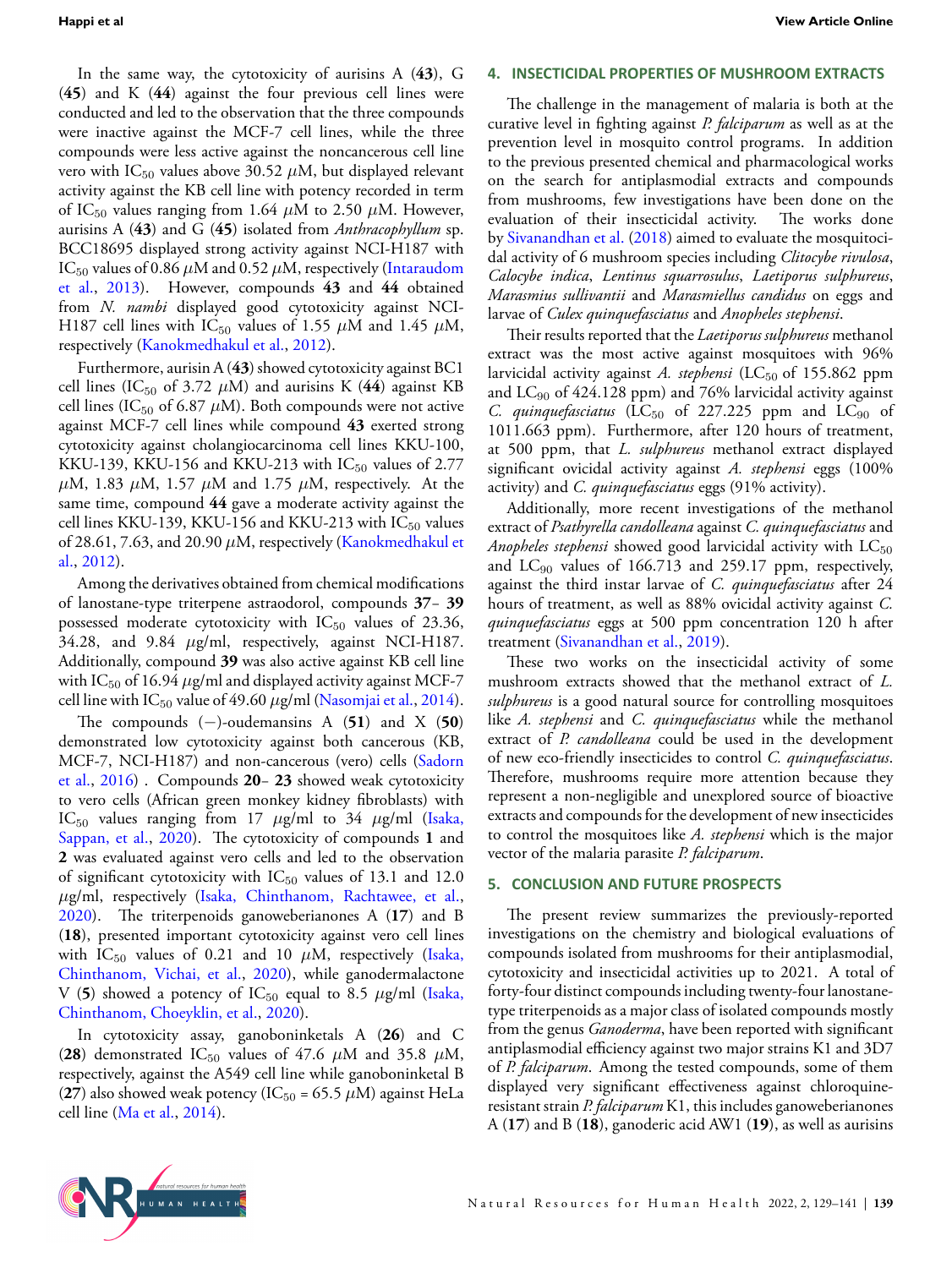<span id="page-11-11"></span>A (**43**), K (**44**) and G (**45**). These compounds more specifically, represent promising data that deserve further investigations for new antiplasmodial drug discovery. Furthermore, the reported works on the insecticidal activities of some mushrooms extracts showed that some methanol extracts of mushroom species could contain significant insecticidal agents. However, several investigations as ADMET, chemical modifications of active compounds to increase their activity and decrease their toxicity, some pharmacokinetics or clinical trials could be done in the continuity. Since very few studies have been done on the search for antiplasmodial and insecticidal constituents from mushrooms, we expect that this review will be a significant summary to motivate and empower further investigations in this field to obtain new additional potent leads from mushrooms against *P. falciparum* and the mosquitoes *Anopheles*.

# **CONFLICTS OF INTEREST**

<span id="page-11-15"></span><span id="page-11-14"></span>The authors declare no conflict of interest.

# **ACKNOWLEDGMENTS**

This paper is part of the preliminary works of the DIPES II research project carried out by the graduating students of Second Cycle under the supervision of Gervais Mouthé Happi at the Department of Chemistry of the Higher Teacher Training College Bambili, The University of Bamenda. Livine Zemo Meikeu thanks the Department of Chemistry, Faculty of Sciences, University of Douala for the workplace in their laboratory during her research work. Jean Duplex Wansi also thanks the Alexander von Humboldt Foundation for the laboratory facilities.

### **ORCID**

| Gervais Mouthé Happi     | 0000-0001-9659-6125 |
|--------------------------|---------------------|
| Livine Zemo Meikeu       | 0000-0002-9773-2288 |
| Klev Gaïtan Sikam        | 0000-0002-1582-6994 |
| Liliane Clotilde Dzouemo | 0000-0003-4967-4316 |
| Jean Duplex Wansi        | 0000-0002-5111-4361 |

### **AUTHOR CONTRIBUTIONS**

Research concept and design: Gervais Mouthé Happi, Jean Duplex Wansi; Collection and/or assembly of data: Livine Zemo Meikeu, Klev Gaïtan Sikam, Liliane Clotilde Dzouemo, Gervais Mouthé Happi ; Data analysis and interpretation: Gervais Mouthé Happi, Jean Duplex Wansi; Writing the article: Livine Zemo Meikeu, Gervais Mouthé Happi, Klev Gaïtan Sikam, Liliane Clotilde Dzouemo; Critical revision and Final approval of the article: Jean Duplex Wansi.

# **REFERENCES**

<span id="page-11-5"></span>Adams, M., Christen, M., Plitzko, I., Zimmermann, S., Brun, R., Kaiser, M., Hamburger, M., 2010. Antiplasmodial lanostanes from the Ganoderma lucidum mushroom. Journal of Natural Products. 73, 897–900. <https://doi.org/10.1021/np100031c>

- <span id="page-11-6"></span>Afieroho, O.E., Noundou, X.S., Onyia, C.P., Festus, O.H., Chukwu, E.C., Adedokun, O.M., Isaacs, M., Hoppe, H.C., Krause, R.W.M., Abo, K.A., 2019. Antiplasmodial activity of the n-hexane extract from Pleurotus ostreatus. Turkish Journal of Pharmaceutical Science. 16, 37–42. [https://doi.org/10.4274/](https://doi.org/10.4274/tjps.18894) [tjps.18894](https://doi.org/10.4274/tjps.18894)
- <span id="page-11-3"></span>Annang, F., Pérez-Victoria, I., Appiah, T., Pérez-Moreno, G., Domingo, E., Martín, J., Mackenzie, T., Ruiz-Pérez, L., González-Pacanowska, D., Genilloud, O., Vicente, F., Agyare, C., Reyes, F., 2018. Antiprotozoan sesterterpenes and triterpenes isolated from two Ghanaian mushrooms. Fitoterapia. 127, 341–348. <https://doi.org/10.1016/j.fitote.2018.03.016>
- <span id="page-11-4"></span>Badalyan, S.M., 2004. Antiprotozoal activity and mitogenic effect of mycelium of culinary medicinal shiitake mushroom Lentinus edodes (Berk.) Singer (Agaricomycetidae). International Journal of Medicinal Mushrooms. 6, 131–138.
- <span id="page-11-1"></span>Bathurst, I., Hentschel, C., 2006. Medicines for malaria venture: sustaining antimalarial drug development. Trends Parasitology. 22, 301–307. <https://doi.org/10.1016/j.pt.2006.05.011>
- <span id="page-11-2"></span>Benelli, G., 2015. Research in mosquito control: current challenges for a brighter future. Parasitology Research. 114, 2801–2805. [https://](https://doi.org/10.1007/s00436-015-4586-9) [doi.org/10.1007/s00436-015-4586-9](https://doi.org/10.1007/s00436-015-4586-9)
- <span id="page-11-22"></span><span id="page-11-18"></span><span id="page-11-17"></span><span id="page-11-16"></span><span id="page-11-13"></span><span id="page-11-12"></span><span id="page-11-10"></span>Bunbamrung, N., Intaraudom, C., Dramae, A., Boonyuen, N., Veeranondha, S., Rachtawee, P., Pittayakhajonwut, P., 2017. Antimicrobial activity of illudalane and alliacane sesquiterpenes from the mushroom Gloeostereum incarnatum BCC41461. Phytochemistry Letters. 20, 274–281. <https://doi.org/10.1016/j.phytol.2017.05.017>
- <span id="page-11-0"></span>Happi, G.M., Kouam, S.F., Talontsi, F.M., Lamshöft, M., Zühlke, S., Bauer, J.O., Strohmann, C., Spiteller, M., 2015. Antiplasmodial and cytotoxic triterpenoids from the bark of the Cameroonian medicinal plant Entandrophragma congoënse. Journal of Natural Products. 78, 604–614. <https://doi.org/10.1021/np5004164>
- <span id="page-11-21"></span>Intaraudom, C., Boonyuen, N., Supothina, S., Tobwor, P., Prabpai, S., Kongsaeree, P., Pittayakhajonwut, P., 2013. Novel spiro-sesquiterpene from the mushroom Anthracophyllum sp. BCC18695. Phytochemistry Letters. 6, 345–349. [https://doi.org/10](https://doi.org/10.1016/j.phytol.2013.04.006) [.1016/j.phytol.2013.04.006](https://doi.org/10.1016/j.phytol.2013.04.006)
- <span id="page-11-8"></span>Isaka, M., Chinthanom, P., Choeyklin, R., Thummarukcharoen, T., Rachtawee, P., Sappan, M., Srichomthong, K., Fujii, R., Kawashima, K., Mori, S., 2020. Highly modified lanostane triterpenes from the wood-rot Basidiomycete Ganoderma colossus: Comparative chemical investigations of natural and artificially cultivated fruiting bodies and mycelial cultures. Journal of Natural Products. 83, 2066–2075. [https://doi.org/10.1021/](https://doi.org/10.1021/acs.jnatprod.9b00947) [acs.jnatprod.9b00947](https://doi.org/10.1021/acs.jnatprod.9b00947)
- <span id="page-11-7"></span>Isaka, M., Chinthanom, P., Rachtawee, P., Choowong, W., Choeyklin, R., Thummarukcharoen, T., 2020. Lanostane triterpenoids from cultivated fruiting bodies of the wood-rot Basidiomycete Ganoderma casuarinicola. Phytochemistry. 170, 112225–112225. [https://doi](https://doi.org/10.1016/j.phytochem.2019.112225) [.org/10.1016/j.phytochem.2019.112225](https://doi.org/10.1016/j.phytochem.2019.112225)
- <span id="page-11-9"></span>Isaka, M., Chinthanom, P., Thummarukcharoen, T., Boonpratuang, T., Choowong, W., 2019. Highly modified lanostane triterpenes from fruiting bodies of the Basidiomycete Tomophagus sp. Journal of Natural Products. 82, 1165–1176. [https://doi.org/10.1021/acs](https://doi.org/10.1021/acs.jnatprod.8b00869) [.jnatprod.8b00869](https://doi.org/10.1021/acs.jnatprod.8b00869)
- <span id="page-11-19"></span>Isaka, M., Chinthanom, P., Vichai, V., Sommai, S., Choeyklin, R., 2020. Ganoweberianones A and B, antimalarial lanostane dimers from cultivated fruiting bodies of the Basidiomycete Ganoderma weberianum. Journal of Natural Products. 83, 3404–3412. [https://](https://doi.org/10.1021/acs.jnatprod.0c00879) [doi.org/10.1021/acs.jnatprod.0c00879](https://doi.org/10.1021/acs.jnatprod.0c00879)
- <span id="page-11-20"></span>Isaka, M., Chinthanoma, P., Mayteeworakoona, S., Laotenga, K., Suvannakada, R., Choeyklinb, R., 2017. Lanostane triterpenoids